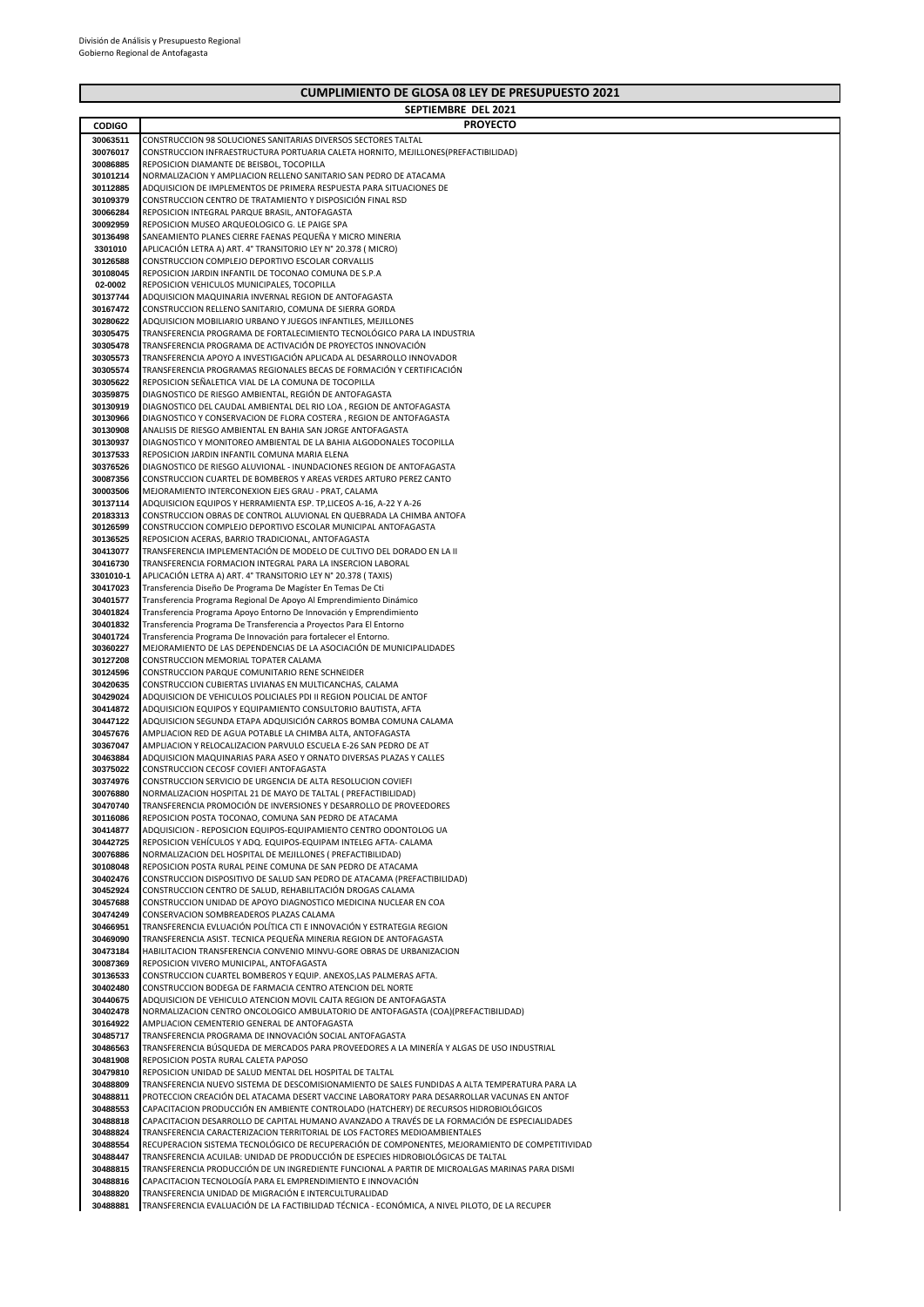|                      | SEPTIEMBRE DEL 2021                                                                                                                                                                                             |
|----------------------|-----------------------------------------------------------------------------------------------------------------------------------------------------------------------------------------------------------------|
| <b>CODIGO</b>        | <b>PROYECTO</b>                                                                                                                                                                                                 |
| 30488895             | TRANSFERENCIA TRATAMIENTO DE MINERALES Y DESCARTES MINEROS EN PLANTA PILOTO ECOLÓGICA Y MÓVIL,                                                                                                                  |
| 30488466             | CAPACITACION TECNOLOGICA EN EDUCACIÓN Y TURISMO ASTRONÓMICO, REGIÓN DE ANTOFAGASTA                                                                                                                              |
| 30488819             | TRANSFERENCIA DESARROLLO DE UN PROTOTIPO DE ALIMENTO FUNCIONAL EN BASE A UN EXTRACTO MICROALGA                                                                                                                  |
| 30488758             | TRANSFERENCIA DESARROLLO DE UNA LÍNEA DE ALIMENTOS E INGREDIENTES FUNCIONALES                                                                                                                                   |
| 30488442             | RECUPERACION PRODUCCIÓN DE BIOFERTILIZANTE Y COGENERACIÓN DE ENERGÍA                                                                                                                                            |
| 30488446             | TRANSFERENCIA FOMENTO AL DESARROLLO DE LA PERLICULTURA EN LA REGIÓN                                                                                                                                             |
| 30488832             | PREVENCION MITIGACIÓN DEL RIESGO ASOCIADO A PROCESOS VOLCÁNICOS EN LA REGIÓN DE ANTOFAGASTA                                                                                                                     |
| 30488842             | TRANSFERENCIA OBSERVATORIO DE INFANCIAS Y JUVENTUDES DE LA REGIÓN DE ANTOFAGASTA                                                                                                                                |
| 30488886             | TRANSFERENCIA PROGRAMA INTERNACIONAL DE INNOVACIÓN Y LIDERAZGO EDUCATIVO Y PROYECCIÓN DE RED D                                                                                                                  |
| 30488550<br>30488879 | TRANSFERENCIA CONTENEDOR DEMOSTRADOR DE ESTRATEGIAS DE INTEGRACIÓN DE LAS ERNC, PARA FORTALECE<br>DIFUSION PLATAFORMA DE INNOVACIÓN SOCIAL PARA LA REGIÓN DE ANTOFAGASTA                                        |
| 30488549             | RECUPERACION PLANTA DE PILOTAJE PARA LA VALORIZACIÓN DE RESIDUOS TERMODEGRADABLES MEDIANTE PI                                                                                                                   |
| 30488878             | RECUPERACION PLAN DE RECUPERACIÓN RESERVA NACIONAL LA CHIMBA                                                                                                                                                    |
| 30467138             | CONSTRUCCION PLAZAS BARRIO DIEGO PORTALES PROGRAMA QUIERO MI BARRIO                                                                                                                                             |
| 30481617             | CONSERVACION SITIO ALDEA DE TULOR SAN PEDRO DE ATACAMA                                                                                                                                                          |
| 2401100              | APLICACIÓN NUMERAL 2.1. GLOSA 02 COMUN PARA LOS GOBIERNOS REGIONALES PRIVADO                                                                                                                                    |
| 2403100              | APLICACIÓN NUMERAL 2.1. GLOSA 02 COMUN PARA LOS GOBIERNOS REGIONALES PUBLICO                                                                                                                                    |
| 40000077             | TRANSFERENCIA PESCA ARTESANAL REGIÓN ANTOFAGASTA 2018 - 2020                                                                                                                                                    |
| 30412172             | TRANSFERENCIA INV. EN FOMENTO AL RIEGO Y DRENAJE REGIÓN ANTOFAGASTA                                                                                                                                             |
| 2403010-2            | SUBSIDIO PARA LA MANTENCIÓN DE PARQUES PARA LA COMUNA DE TOCOPILLA                                                                                                                                              |
| 30485186             | AMPLIACION AVDA.P.AGUIRRE CERDA TRAMO LOS TAMARUGOS-ROTONDA, AFTA                                                                                                                                               |
| 2401021-0            | CONTINUIDAD OPERATIVA CICITEM, CENTRO DE INVESTIGACION CIENTIFICO-TECNOLOGICO PARA LA MINERIA 2018 - 2020                                                                                                       |
| 30402075             | CONSTRUCCION CONSULTORIO GENERAL RURAL, DE SIERRA GORDA                                                                                                                                                         |
| 30315824             | CONSTRUCCION DE OBRAS DE CONTROL ALUVIONAL QUEBRADA EL TORO - ANTOF                                                                                                                                             |
| 2403010-3            | SUBSIDIO PARA LA MANTENCIÓN DE PARQUES PARA LA COMUNA DE SIERRA GORDA                                                                                                                                           |
| 30487216             | CONSTRUCCION HANGAR BRIGADA AEREOPOLICIAL ANTOFAGASTA                                                                                                                                                           |
| 30324023D            | HABILITACION HOSPITAL REGIONAL PARA HOSPITAL CLINICO UNIV. DE ANTOF (DISEÑO)                                                                                                                                    |
| 30483457             | REPOSICION -ADQUISICIÓN DISPOSITIVOS APOYO PLAN NORMAL DE ASEO, MUNICIPALIDAD DE AFTA                                                                                                                           |
| 30063283             | REPOSICION LICEO POLITÉCNICO C-20, COMUNA DE TALTAL                                                                                                                                                             |
| 30481656             | ACTUALIZACION PLAN DE DESARROLLO COMUNAL COMUNA DE TOCOPILLA<br>CONSTRUCCION NUEVO CEMENTERIO MUNICIPAL, CALAMA                                                                                                 |
| 30481623<br>30460582 | DIAGNOSTICO DE OCUPACIÓN TERRENOS BORDE CERRO ANTOFAGASTA                                                                                                                                                       |
| 30486939             | ADQUISICION DE MAQUINARIAS Y EQUIPO PARA MANTENCION DEL RESCON                                                                                                                                                  |
| 40007595             | CONSERVACION CAMINO BÁSICO POR CONSERVACIÓN, RUTA B-161                                                                                                                                                         |
| 40006868             | CONSERVACION CAMINO BASICO POR CONSERVACION, RUTA B-898, KM. 24,640 AL KM. 42,379, REG. AFTA                                                                                                                    |
| 30128277             | CONSTRUCCION CUARTEL PREFECTURA PROVINCIAL TOCOPILLA - PDI                                                                                                                                                      |
| 30486675             | CONSERVACION INTEGRAL ESCUELA E84 LAS AMERICAS ANTOFAGASTA                                                                                                                                                      |
| 30482954             | REPOSICION SALA PEDIATRICA Y PERSONAL DEL HRA                                                                                                                                                                   |
| 30402626             | REPOSICION DE VEHICULOS PARA LA SECCIÓN CRIMINALISTICA ANTOFAGASTA                                                                                                                                              |
| 30483963             | HABILITACION INMUEBLES MONUMENTOS NACIONALES (TEATRO Y EX FFCC) COMUNA DE TALTAL                                                                                                                                |
| 40009458             | ADQUISICION MAQUINAS DE RAYOS X - PROVINCIA EL LOA                                                                                                                                                              |
| 30484421             | ADQUISICION E IMPLEMENTACIÓN DE EQUIPO Y EQUIPAMIENTO MUSEOGRAFICO                                                                                                                                              |
| 40002458             | CONSERVACION INTEGRAL ESCUELA E-79 ECUADOR ANTOFAGASTA                                                                                                                                                          |
| 30134875             | MEJORAMIENTO PLAZA DE ARMAS DE MARIA ELENA                                                                                                                                                                      |
| 40011340             | CONSERVACION DE VIAS URBANAS 2019 -2024 REGION DE ANTOFAGASTA                                                                                                                                                   |
| 40008790             | CONSERVACION CAMINO BASICO, RUTA 1, S: PAPOSO - CALETA EL COBRE                                                                                                                                                 |
| 40012686             | TRANSFERENCIA EMERGENCIA PRODUCTIVA PROVINCIA EL LOA                                                                                                                                                            |
| 40007247             | ADQUISICION Y REPOSICIÓN DE DOS BUSES TRASLADO PARA APOYO ACCIÓN SOCIAL, TOCOPILLA                                                                                                                              |
| 30409377             | ADQUISICION VEHÍCULOS SUBCOMISARÍA I.A.T.ANTOFAGASTA                                                                                                                                                            |
| 3301012<br>30075677  | SUBSIDIO PARA LA RENOVACION Y MODERNIZACION DE VEHICULOS INSCRITOS EN EL REGISTRO NACIONAL DE TRANSPORTE ESCOLAR DE LA REGION DE ANTOFAGASTA<br>MEJORAMIENTO AV. EJÉRCITO ENTRE H. ÁVILA Y RUTA 28, ANTOFAGASTA |
| 40012847             | TRANSFERENCIA PROGRAMA DE APOYO AL DESARROLLO LOCAL, SELLO ORIGEN, REGIÓN                                                                                                                                       |
| 40008181             | TRANSFERENCIA 4 A 7, PARA QUE TRABAJES TRANQUILA                                                                                                                                                                |
| 30486670             | CONSERVACION INTEGRAL ESCUELA E-80 ARTURO PRAT ANTOFAGASTA                                                                                                                                                      |
| 40010239             | TRANSFERENCIA EJECUCIÓN DEL PLAN DE TURISMO SUSTENTABLE 2019-2022, REGIÓN DE ANTOFAGASTA                                                                                                                        |
| 40013468             | TRANSFERENCIA EXPLOTACIÓN DE CONCENTRADO PARA OBTENER INDIO Y GERMANIO                                                                                                                                          |
| 40013490             | TRANSFERENCIA PLATAFORMA DE APOYO AL COMERCIO NACIONAL E INTERNACIONAL                                                                                                                                          |
| 40013473             | TRANSFERENCIA GALLINAS FELICES: DESARROLLO BIOTECNOLÓGICO MICROALGAL                                                                                                                                            |
| 40013416             | TRANSFERENCIA REDUCIR EL RIESGO DE AMPUTACIÓN DE PIE DIABÉTICO                                                                                                                                                  |
| 40013423             | TRANSFERENCIA PRODUCCIÓN DE DROGAS ANTICANCERIGENAS                                                                                                                                                             |
| 40013445             | TRANSFERENCIA ECOSISTEMA EDUCATIVO DE 1º INFANCIA EN AULAS MUNICIPALES                                                                                                                                          |
| 40013466             | TRANSFERENCIA PLANTA DE VALORIZACIÓN ENERGÉTICA DE RESIDUOS SÓLIDOS                                                                                                                                             |
| 40013469             | TRANSFERENCIA Y ADOPCIÓN TECNOLÓGICA BIM, RED REGIONAL                                                                                                                                                          |
| 40013484             | TRANSFERENCIA DESAFÍOS DE INNOVACIÓN, CIENCIAS Y EMPRENDIMIENTO ESCOLAR REGIONAL                                                                                                                                |
| 40013497             | TRANSFERENCIA CUSTER EMPAQUETAMIENTO Y TRANSFERENCIA A LA PEQUEÑA MINERÍA DE ANTOFAGASTA<br>TRANSFERENCIA CONSTRUCCIÓN DE CAPACIDADES PARA EL CORREDOR BIOCEÁNICO                                               |
| 40013501<br>40013432 | TRANSFERENCIA CERTIFICACIÓN PARA PRODUCTOS DE LA MINERÍA                                                                                                                                                        |
| 40014838             | TRANSFERENCIA DESARROLLO DE PRODUCTOS DE CONSUMO ANIMAL Y ECO-ENVASES DE MACROALGAS                                                                                                                             |
| 40013471             | TRANSFERENCIA CONSTRUCCIÓN DE BATERÍAS DE LITIO VÍA PROCESOS VERDES                                                                                                                                             |
| 40013487             | TRANSFERENCIA VALIDACIÓN DE PROTOTIPO PARA REPOBLAMIENTO DE AMERBS                                                                                                                                              |
| 40013493             | TRANSFERENCIA VALIDAR SNACK HIPERPROTEICO INNOVADOR PARA HEMODIALIZADOS                                                                                                                                         |
| 40013440             | TRANSFERENCIA EMPRENDIMIENTO Y EMPLEABILIDAD PARA EL ADULTO MAYOR                                                                                                                                               |
| 40000961             | ADQUISICION ADQUISICIÓN CAMIÓN LIMPIA FOSAS COMUNA DE TALTAL                                                                                                                                                    |
| 40012988             | ADQUISICION CLINICA VETERINARIA COMUNA SIERRA GORDA                                                                                                                                                             |
| 40015148             | TRANSFERENCIA FORTALECIMIENTO Y PROMOCIÓN DE LA CAPACIDAD EXPORTADORA DE LAS PYMES                                                                                                                              |
| 40014448             | TRANSFERENCIA PROGRAMA PARA EL FORTALECIMIENTO DEL ECOSISTEMA DE EMPRENDIMIENTO E INNOVACIÓN                                                                                                                    |
| 40014418             | TRANSFERENCIA DESARROLLO DE PROVEEDORES DE ENERGÍA Y VINCULACION CON INSTITUCIONES EDUCATIVAS                                                                                                                   |
| 40014426             | TRANSFERENCIA BIENES PUBLICOS PARA LA COMPETITIVIDAD DE LA INDUSTRIA ENERGÉTICA REGIONAL                                                                                                                        |
| 40014434             | TRANSFERENCIA DESARROLLO DEL MERCADO ENERGÉTICO RESIDENCIAL Y SU VINCULACIÓN CIUDADANA                                                                                                                          |
| 40014521             | TRANSFERENCIA DESARROLLO DIRECTORIO OFERTA DE SERVICIOS LOGÍSTICOS REGIÓN                                                                                                                                       |
| 40014507             | TRANSFERENCIA PROMOCIÓN DE PRODUCTOS INTERNACIONALES "MADE IN CHILE" EN ANTOFAGASTA                                                                                                                             |
| 40014487             | TRANSFERENCIA ESTUDIO COMPARADO DE COSTOS Y EFICIENCIA LOGÍSTICA COMEX CBTC                                                                                                                                     |
| 40014496             | TRANSFERENCIA PROGRAMA DE EVALUACIÓN DE SISTEMA DE GESTIÓN INFORMÁTICA PARA PUERTOS                                                                                                                             |
| 40014442             | TRANSFERENCIA PROGRAMAS BECAS DE FORMACIÓN Y CERTIFICACIÓN DE COMPETENCIAS LABORALES                                                                                                                            |
| 30344426<br>40013740 | RESTAURACION MUSEO MUNICIPAL DE MEJILLONES<br>TRANSFERENCIA FOMENTO Y FORTALECIMIENTO PEQUEÑA MINERIA REGION DE ANTOFAGASTA                                                                                     |
| 40010683             | CONSERVACION CARPETA PASTO SINTÉTICO ESTADIO BELMOR ROJAS TALTAL                                                                                                                                                |
| 30302873             | RESTAURACION TEATRO PEDRO DE LA BARRA, ANTOFAGASTA                                                                                                                                                              |
| 40010254             | CASA ACOGIDA MUJERES VULNERADAS POR TRATA DE PERSONAS Y MIGRANTES EN EXPLOTACIÓN                                                                                                                                |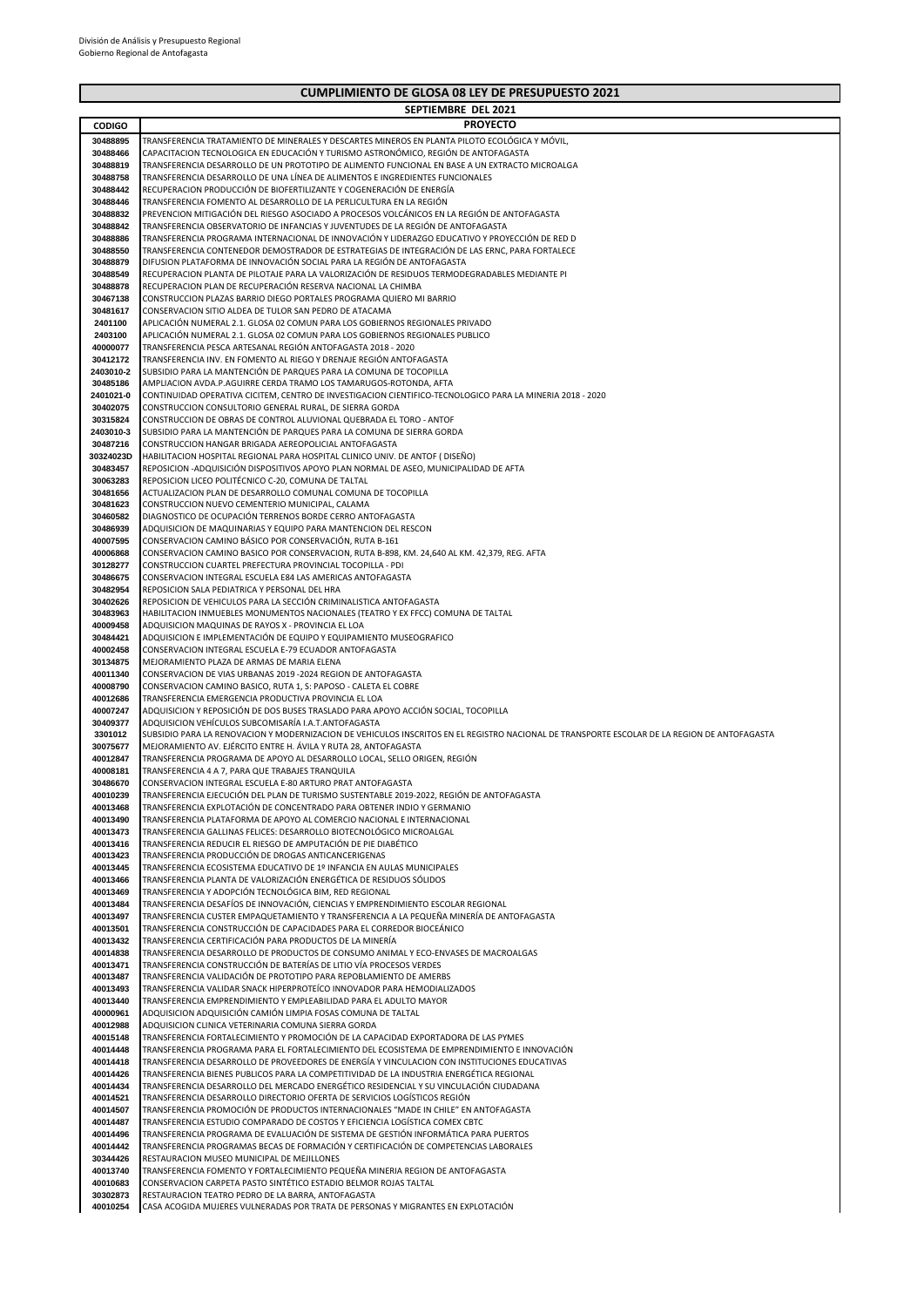$\overline{\phantom{a}}$ 

|                      | SEPTIEMBRE DEL 2021                                                                                                                                                         |
|----------------------|-----------------------------------------------------------------------------------------------------------------------------------------------------------------------------|
| <b>CODIGO</b>        | <b>PROYECTO</b>                                                                                                                                                             |
| 40002460             | CONSERVACION INTEGRAL ESCUELA D-68 JOSE PAPIC ANTOFAGASTA                                                                                                                   |
| 40014026             | MEJORAMIENTO CALLE 1 ALTOS LA CHIMBA, ANTOFAGASTA                                                                                                                           |
| 30481861             | REPOSICION BUSES TRASLADO APOYO ACCION SOCIAL, COMUNA DE TALTAL                                                                                                             |
| 40010160             | ADQUISICION LETREROS DE MENSAJERIA VARIABLE PARA EL CENTRO DE CONTROL DE TRANSITO ANTOFAGAST                                                                                |
| 40017207             | TRANSFERENCIA ADQUISICION TERRENOS 2019 2020 REGION ANTOFAGASTA                                                                                                             |
| 40002794<br>40005850 | TRANSFERENCIA CONTROL MOSTAZA NEGRA-EL LOA<br>CONSTRUCCION VÍAS ALUVIONALES CALLES O'HIGGINS Y COLÓN, TOCOPILLA                                                             |
| 40016321             | TRANSFERENCIA SEGUNDA PARTE PREVENCIÓN Y ATENCIÓN VIOLENCIA CONTRA LAS MUJERES, REGIÓN AFTA                                                                                 |
| 40006748             | CONSERVACION INTEGRAL ESCUELA D-85 RÓMULO PEÑA ANTOFAGASTA                                                                                                                  |
| 30402029             | REPOSICION Ambulancias SAMU Región de Antofagasta (comunas Antofagasta, Calama y Tocopilla)                                                                                 |
| 40018015             | CONSERVACION ESCUELA E-31 ANDRÉS BELLO, CALAMA                                                                                                                              |
| 30372874             | REPOSICION PASEO AVDA. TENIENTE MERINO.DE CHORRILLOS A TENIENTE URIBE, TOCOPILLA                                                                                            |
| 40019113             | TRANSFERENCIA PROGRAMA LEVANTEMOS TU PYME - CORFO Antofagasta 2019                                                                                                          |
| 30486510             | CONSTRUCCION OBRAS DE MITIGACIÓN SECTOR VILLA CHICA ANTOFAGASTA (DISEÑO)                                                                                                    |
| 40018846             | HABILITACION SALA DE COMANDO Y CONTROL REGIONAL, IIª ZONA CARABINEROS ANTOFAGASTA                                                                                           |
| 40014220             | REPOSICION CALLE JAIME GUZMAN, LOCALIDAD DE BAQUEDANO                                                                                                                       |
| 30482079             | REPOSICION GIMNASIO OHIGGINS COMUNA TOCOPILLA                                                                                                                               |
| 30486108             | RESTAURACION BASILICA CORAZON DE MARIA DE ANTOFAGASTA                                                                                                                       |
| 30074129<br>40018702 | CONSTRUCCION OBRAS DE VIALIDAD CONEXION TOPATER-EJE BALMACEDA CALAMA<br>CONSERVACION VIALIDAD CALLES LUIS CRUZ MARTINEZ Y LOS LEONES, ANTOFAGASTA                           |
| 30486121             | REPOSICION HOSPEDERÍA HOGAR DE CRISTO, CALAMA                                                                                                                               |
| 3303                 | TRANSFERENCIA SISTEMA TELEVIGILANCIA MÓVIL ( PLAN CALLE SEGURA ), REGION DE ANTOFAGASTA                                                                                     |
| 40007523             | REPOSICION TRES AMBULANCIAS PARA COMUNA DE SAN PEDRO DE ATACAMA                                                                                                             |
| 40018652             | ADQUISICION VEHÍCULOS, EQUIPADOS PARA EQUIPO DE REACCIÓN TÁCTICO REGIO                                                                                                      |
| 40017998             | TRANSFERENCIA CAPACITACION EN CONSERVACIÓN SOSTENIBLE PUEBLOS ALTO LOA I ETAPA                                                                                              |
| 40008021             | TRANSFERENCIA IMPLEMENTACION DE GERENCIA DE DESTINO DEL TURISMO MICE REGION DE ANTOFAGASTA                                                                                  |
| 40021751             | ADQUISICION EQUIPOS Y EQUIPAMIENTOS, POST INCENDIO SERVICIOS Y OFICINAS MUNICIPALES, COMUNA                                                                                 |
| 30394275             | CONSTRUCCION PASEO PEATONAL INDEPENDENCIA CALAMA                                                                                                                            |
| 40022463             | TRANSFERENCIA CONSOLIDABLE PARA APOYO PANDEMIA COVID 2019                                                                                                                   |
| 40022439             | TRANSFERENCIA PARA EMERGENCIA COVID 19 RED ASISTENCIAL SALUD, GORE-SSA                                                                                                      |
| 40022930             | TRANSFERENCIA REACTIVATE REGION DE ANTOFAGASTA                                                                                                                              |
| 40023500<br>40023415 | TRANSFERENCIA Programa de Emergencia para Emprendedores de La Región de Antofagasta COVID-19<br>TRANSFERENCIA PROGRAMA CORFO DE EMERGENCIA COVID-19 - REGION DE ANTOFAGASTA |
| 40020692             | DIAGNOSTICO Y CONSERVACIÓN DE LOS ANFIBIOS ALTOANDINOS, REGIÓN DE                                                                                                           |
| 30137114             | ADQUISICION EQUIPOS Y HERRAMIENTA ESP. TP,LICEOS A-16, A-22 Y A-26                                                                                                          |
| 2403010              | SUBSIDIO PARA LA MANTENCIÓN DE PARQUES, ÁREAS VERDES Y/O JARDINES BOTÁNICOS PARA LA COMUNA DE MEJILLONES                                                                    |
| 40023009             | ADQUISICION DE EQUIPOS Y EQUIPAMIENTO PARA VISITAS VIRTUALES UNIDADES PENALES,                                                                                              |
| 40023308             | REPOSICION ESCAÑOS, SECTORES VARIOS, ANTOFAGASTA                                                                                                                            |
| 40012087             | ADQUISICIÓN - REPOSICIÓN EQUIPOS TOPOGRAFÍA EMERGENCIAS FLUVIALES REGIÓN ANTOFAGASTA                                                                                        |
| 40023768             | Transferencia investment readiness para emprendedores e inversionistas                                                                                                      |
| 40023816             | Recurso Piure como Diversificación Productiva de la Pesca Artesanal                                                                                                         |
| 40023864             | Plan Hidrológico para proteger Lagunas Altiplánicas                                                                                                                         |
| 40024038             | Proyecto Ligcau Stem: Mujeres Ingenieras para la Región                                                                                                                     |
| 40024025<br>40023697 | Emprende, Incluye, Impacta en la Región de Antofagasta<br>Estandarización Normas Chilenas de Litio                                                                          |
| 40023726             | Acuymin Primer Centro De Capacitación y Transferencia a Pescadores                                                                                                          |
| 40024489             | Desarrollo De Aplicaciones Urbanas para Bioseal Un Producto Biotecnológico de Antofagasta                                                                                   |
| 40023784             | Producción de Cultivos con agua Residual en Calama                                                                                                                          |
| 40023805             | Formación de Divulgadores Científicos desde y para Antofagasta                                                                                                              |
| 40023866             | Especies Endémicas Taltal Xerojardinería Viverización Paisajismo                                                                                                            |
| 40024018             | Desafiando la Sustentabilidad Circular en los Jóvenes                                                                                                                       |
| 40023721             | Nanobioremediación de Suelos Contaminados por Metales en Taltal                                                                                                             |
| 40024506             | Ecosistema de Emprendimiento Innovador Antofagasta                                                                                                                          |
| 40024513             | Internacionalización de Innovaciones                                                                                                                                        |
| 40023601<br>40021144 | CAPACITACION SUBSIDIO DE RETENCION Y CREACIÓN DE NUEVOS EMPLEOS COVID-19                                                                                                    |
| 40023655             | CONSERVACION CAMINO BÁSICO RUTA B-245. KM 90,800 AL KM 113,100<br>ADQUISICION PRODUCTOS DE SANITIZACION                                                                     |
| 40024567             | ADQUISICION EQUIPOS DE PROTECCIÓN PERSONAL CONTINGENCIA PANDEMIA CONVID-19, MEJILLONES                                                                                      |
| 40021205             | CONSTRUCCION POLIDEPORTIVO CENTRO ELIGE VIVIR SANO, COMUNA DE TOCOPILLA                                                                                                     |
| 2402                 | SUBSIDIO PARA MEDICAMENTOS RESPIRATORIOS Y CRÓNICOS ATENCIÓN RAPS, ANTOFAGASTA                                                                                              |
| 40024574             | TRANSFERENCIA APOYO EN IMPLEMENTACIÓN DE PROTOCOLOS Y DIGITALIZACIÓN PYMES DEL SECTOR                                                                                       |
| 40026958             | TRANSFERENCIA PROGRAMA DE DIGITALIZACIÓN Y EMPLEABILIDAD CULTURAL ANTOFAGASTA                                                                                               |
| 40024666             | TRANSFERENCIA CUIDADOS DOMICILIARIOS DE AM CON RIESGO DE CONTAGIO COVID-19 REG. ANTOF.                                                                                      |
| 2403010-4            | SUBSIDIO PARA LA MANTENCION DE PARQUES. AREAS VERDES Y/O JARDINES BOTANICOS PARA LA COMUNA DE ANTOFAGASTA                                                                   |
| 40025777             | TRANSFERENCIA REACTIVATE TURISMO REGIÓN ANTOFAGASTA                                                                                                                         |
| 40013565             | REPOSICION RED ELECTRICA LOCALIDAD DE QUILLAGUA                                                                                                                             |
| 40026862             | Conservación Sede Social El Ancla, Antofagasta.                                                                                                                             |
| 40026865<br>40026837 | Conservación Sede Social Rubén Infanta, Antofagasta.<br>Conservación Superficie de Juegos y Obras Complementarias Multicancha Pedro Araya                                   |
| 40026400             | Conservación Superficie de Juegos y Obras Complementarias Multicancha Punta Angamos                                                                                         |
| 40026398             | Conservación Superficie de Juegos y Obras Complementarias Multicancha Felipe Trevizan                                                                                       |
| 40026860             | Conservación Sede Social Villa el Salar, Antofagasta                                                                                                                        |
| 40026691             | Conservación Sedes Sociales Unidades Vecinales 13-21-35, Comuna de Antofagasta                                                                                              |
| 40026731             | Conservación Multicancha Chimba Alto Antofagasta                                                                                                                            |
| 40026887             | Conservación Radier Multicancha Villa las Vegas -Calama                                                                                                                     |
| 40025389             | Mejoramiento Casa de Fuerza Coska - Ollagüe                                                                                                                                 |
| 40025400             | Mejoramiento de Gimnasio de Acondicionamiento Físico - Ollagüe                                                                                                              |
| 40025406             | Mejoramiento Casa de Huéspedes Municipal - Ollagüe                                                                                                                          |
| 40025395             | Mejoramiento Viviendas Municipales para Funcionarios - Ollagüe                                                                                                              |
| 40018900<br>30486783 | REPOSICION Y RELOCALIZACIÓN COMPLEJO EDUCATIVO, LOCALIDAD SIERRA GORDA (D)<br>ANALISIS DIAGNOSTICO Y MONITOREO DE LA BIODIVERSIDAD MARINA DE LA REGION DE                   |
| 2403                 | SUBSIDIO PARA FINANCIAR CANASTA BÁSICA DE FÁRMACOS Y OPERACIÓN DE FARMACIAS MUNICIPALES, ANTOFAGASTA                                                                        |
| 2403                 | SUBSIDIO PARA FINANCIAR MEDICAMENTOS RESPIRATORIOS Y CRÓNICOS APS, COMUNA DE SAN PEDRO DE ATACAMA                                                                           |
| 2403004              | SUBSIDIO A LA OPERACIÓN DEL SISTEMA DE AUTOGENERACIÓN DE ENERGÍA ELÉCTRICA DE LA LOCALIDAD DE SAN PEDRO DE ATACAMA                                                          |
| 40022390             | ADQUISICION OFICINAS MODULARES, COMUNA DE TALTAL                                                                                                                            |
| 40020163             | REPOSICION EQUIPOS COMPUTACIONALES Y MULTIMEDIA LICEO POLITECNICO DIEGO PORTALES, TOCOPILLA                                                                                 |
| 40024281             | ADQUISICION EQUIPOS SANITIZACION ESTABLECIMIENTOS EDUCACIONALES ANTOFAGASTA                                                                                                 |
| 40018140             | ANALISIS ZONIFICACIÓN AREAS EXPUESTAS A PELIGROS DE REMOCION EN MASA                                                                                                        |
| 2403010-5            | SUBSIDIO PARA LA MANTENCIÓN DE PARQUES Y ÁREAS VERDES, MUNICIPALIDAD DE TALTAL                                                                                              |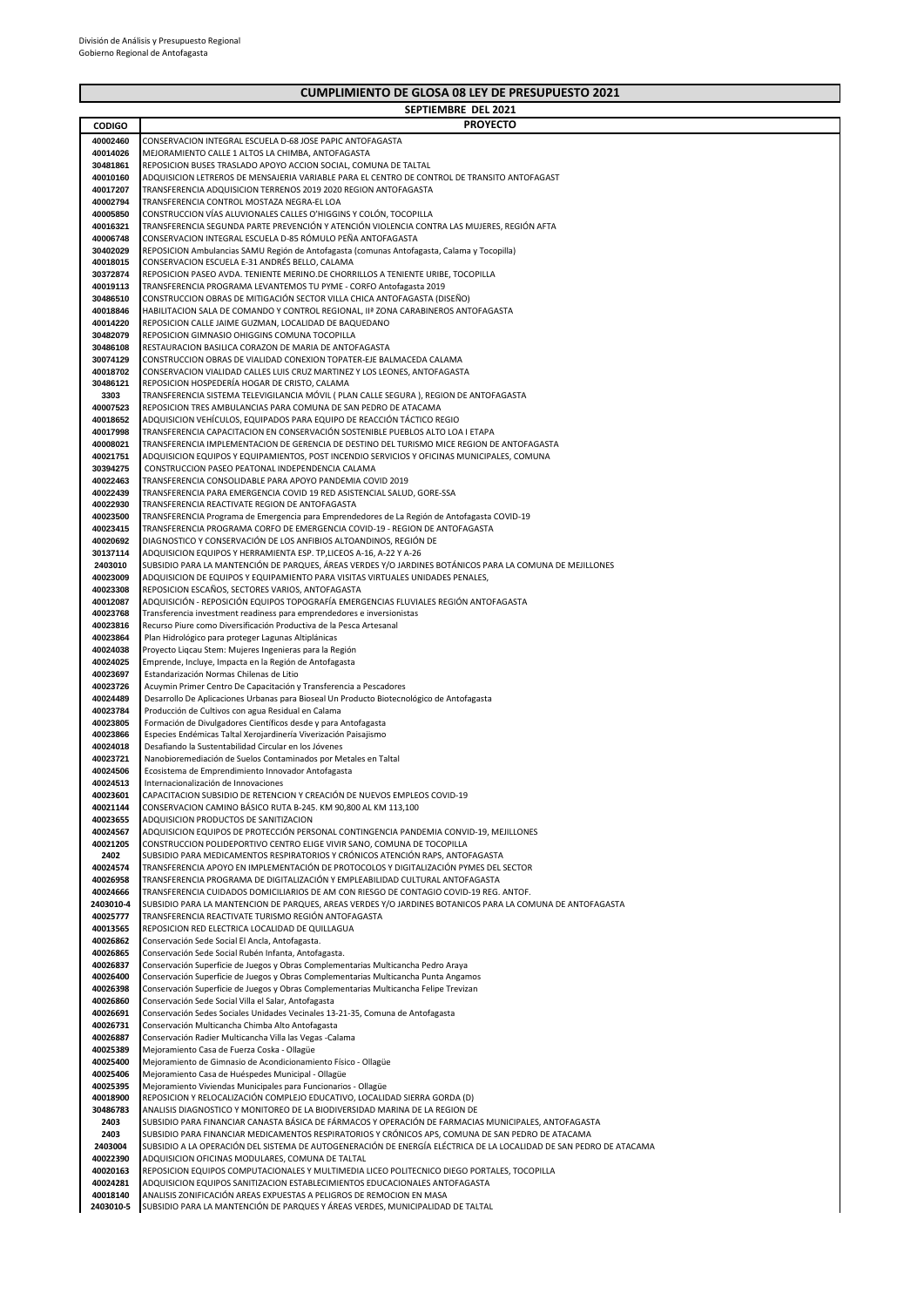|                       | <b>SEPTIEMBRE DEL 2021</b>                                                                                                                                                     |
|-----------------------|--------------------------------------------------------------------------------------------------------------------------------------------------------------------------------|
| <b>CODIGO</b>         | <b>PROYECTO</b>                                                                                                                                                                |
| 2403010-6             | SUBSIDIO PARA LA MANTENCIÓN DE PARQUES Y ÁREAS VERDES, MUNICIPALIDAD DE CALAMA                                                                                                 |
| 40025978              | CONSERVACION CANCHA DE FUTBOL Y MULTICANCHAS PARQUE LOS PINARES, ANTOFAGASTA                                                                                                   |
| 30371276              | MEJORAMIENTO BORDE COSTERO ANTOFAGASTA, SECTOR LOS PINARES-TROCADERO                                                                                                           |
| 40020118              | ACTUALIZACION PLAN DE DESARROLLO COMUNAL, MEJILLONES                                                                                                                           |
| 40007595              | CONSERVACION CAMINO BÁSICO POR CONSERVACIÓN, RUTA B-161                                                                                                                        |
| 40007595              | CONSERVACION CAMINO BÁSICO POR CONSERVACIÓN, RUTA B-161                                                                                                                        |
| 40026731<br>40026806  | CONSERVACIÓN MULTICANCHA CHIMBA ALTO, ANTOFAGASTA                                                                                                                              |
| 40026809              | CONSERVACIÓN PAVIMENTOS Y RAMPAS EXTERIORES INSTITUTO JOSÉ MASA S. F-96.<br>CONSERVACIÓN PAVIMENTOS Y RAMPAS EXTERIORES ESCUELA J. LÓPEZ D-86.                                 |
| 40026810              | CONSERVACIÓN CUBIERTA Y PAVIMENTO MULTICANCHA LICEO M. BAHAMONDES A-15                                                                                                         |
| 40026811              | CONSERVACIÓN PARCIAL ESTRUCTURAS Y RECINTOS ESCUELA LAS ROCAS E-87.                                                                                                            |
| 40026835              | CONSERVACIÓN Y MANTENCIÓN MUTICANCHA PABLO KRUGER                                                                                                                              |
| 40026843              | MEJORAMIENTO SUPERFICIE DE JUEGOS Y OBRAS COMPLEMENTARIAS CANCHA VILLA GABRIELA MISTRAL                                                                                        |
| 40026848              | CONSERVACIÓN MULTICANCHA LAUTARO                                                                                                                                               |
| 40026856              | CONSERVACIÓN MULTICANCHA CHANGO LÓPEZ                                                                                                                                          |
| 40026861              | CONSERVACIÓN Y MANTENCIÓN MULTICANCHA VILLA ANTONIO RENDIC                                                                                                                     |
| 40025585              | CONSERVACIÓN ESCUELA SAN JOSÉ DE AYQUINA                                                                                                                                       |
| 40025603              | MEJORAMIENTO SEDE SOCIAL GABRIELA MISTRAL                                                                                                                                      |
| 40025606<br>40026889  | CONSERVACIÓN CIERRE PERIMETRAL SEDE SOCIAL INTI RAI, COMUNA DE CALAMA                                                                                                          |
| 40026947              | CONSERVACIÓN DE MULTICANCHA J.V NUEVA ESPERANZA<br>REPOSICIÓN CUBIERTA COMEDOR ESCUELA REPÚBLICA DE FRANCIA                                                                    |
| 40026949              | REPOSICIÓN CUBIERTA PABELLONES ESCUELA KAMAC MAYU                                                                                                                              |
| 40026954              | CONSERVACIÓN BAÑOS, BOXES Y ÁREAS COMUNES CESFAM ALEMANIA                                                                                                                      |
| 40026955              | CONSERVACIÓN FACHADA CENTRAL DE ESTERILIZACIÓN                                                                                                                                 |
| 40027096              | CONSERVACIÓN CANCHAS DE TENIS - MEJILLONES                                                                                                                                     |
| 40025398              | MEJORAMIENTO VIVIENDAS MUNICIPALES MODULARES - OLLAGÜE                                                                                                                         |
| 40025404              | CONSERVACIÓN PATIO ESCUELA SAN ANTONIO DE PADUA - OLLAGÜE                                                                                                                      |
| 40027144              | CONSERVACIÓN Y MANTENCIÓN MULTICANCHA LOCALIDAD DE BAQUEDANO                                                                                                                   |
| 40027145              | MEJORAMIENTO INFRAESTRUCTURA Y CONDICIONES DE SEGURIDAD CANCHA DE FUTBOL LOCALIDAD DE BAQUEDANO, COMUNA DE SIERRA GORDA                                                        |
| 40027149              | CONSERVACIÓN Y MANTENCIÓN CANCHA PASTO SINTÉTICO LOCALIDAD DE BAQUEDANO, COMUNA DE SIERRA GORDA.                                                                               |
| 40025234              | CONSERVACIÓN ESPACIOS PÚBLICOS PERIFÉRICOS (SAN MARTIN, TORRE BLANCA, ATACAMA) COMUNA DE TALTAL<br>CONSERVACIÓN ESPACIO PÚBLICO, SECTOR LA PIRÁMIDE, COMUNA DE TALTAL          |
| 40025238<br>40025240  | CONSERVACIÓN MULTICANCHA Y CAMARINES, LOCALIDAD DE PAPOSO, COMUNA DE TALTAL                                                                                                    |
| 40025237              | CONSERVACIÓN PLAZA DE LA INTEGRACIÓN, COMUNA DE TALTAL                                                                                                                         |
| 40026892              | CONSERVACION MEJORAMIENTO ESPACIO PÚBLICO MAYORCA VIDA DOS, CALAMA                                                                                                             |
| 40026898              | CONSERVACIÓN Y MEJORAMIENTO ESPACIO PÚBLICO CERRO LA CRUZ, COMUNA DE CALAMA                                                                                                    |
| 40026888              | CONSERVACION RADIER MULTICANCHA VIILA CASPANA, CALAMA                                                                                                                          |
| 40026875              | CONSERVACIÓN MULTICANCHA Y MEJORAMIENTO PLAZOLETA COMPLEJO DEPORTIVO INDEPENDENCIA, CALAMA                                                                                     |
| 40026481              | MEJORAMIENTO CANCHA KUTULA CIUDAD DEL NORTE, ANTOFAGASTA                                                                                                                       |
| 40026866              | MEJORAMIENTO MÓDULOS PARQUE NICOLAS TIRADO, COMUNA ANTOFAGASTA                                                                                                                 |
| 40025631              | MEJORAMIENTO ESPACIO PUBLICO VILLA LOS ALGARROBOS, COMUNA CALAMA                                                                                                               |
| 40025648              | MEJORAMIENTO ESPACIO PUBLICO VILLA CHUQUICAMATA, COMUNA CALAMA                                                                                                                 |
| 40026891              | MEJORAMIENTO ESPACIO PUBLICO VILLA LAS VEGAS                                                                                                                                   |
| 40026897<br>40026950  | MEJORAMIENTO ESPACIO PUBLICO GRAN AVENIDA SUR, BERNARDO OHIGINS, CALAMA<br>CONSERVACIÓN FACHADA LICEO JORGE ALESSANDRI, CALAMA                                                 |
| 30424174              | ACTUALIZACION ESTRATEGIA REGIONAL DE DESARROLLO REGION ANTOFAGASTA                                                                                                             |
| 40025239              | CONSERVACION SUPERFICIES ESTABLECIMIENTOS EDUCACIONALES DE ENSEÑANZA BASICA, COMUNA DE TALTAL                                                                                  |
| 40007789              | REPOSICION CUARTA COMPAÑÍA DE BOMBEROS CALAMA                                                                                                                                  |
| 40020566              | CONSERVACION ESCUELA NUESTRA SEÑORA DE LA CANDELARIA, CASPANA                                                                                                                  |
| 40018014              | CONSERVACION ESCUELA PRESIDENTE BALMACEDA ANEXO1, CALAMA                                                                                                                       |
| 40029136              | CONSERVACION CAMINO BÁSICO, RUTA B-245, KM 0,750 AL KM.22,100, SAN PEDRO DE ATACAMA                                                                                            |
| 40026369              | REPOSICION MUSEO ARQUEOLÓGICO GUSTAVO LE PAIGE SAN PEDRO DE ATACAMA                                                                                                            |
| 40027804              | CONSERVACION MONUMENTO NACIONAL CASA ABAROA DE ANTOFAGASTA                                                                                                                     |
| 2403110-3<br>40010367 | SUBSIDIO PARA MEDICAMENTOS Y ELEMENTOS DE PROTECCIÓNEERSONAL (INSUMOS) EN ATENCIÓN PRIMARIA DE SALUD, COMUNA DECALAMA",                                                        |
| 30487216              | REPOSICION Y ADQUISICION DE VEHÍCULOS POLICIALES BLANCO VERDE, REGIÓN DE ANTOFAGASTA<br>CONSTRUCCION HANGAR BRIGADA AEREOPOLICIAL ANTOFAGASTA                                  |
| 40018652              | ADQUISICIÓN VEHÍCULOS, EQUIPADOS PARA EQUIPO DE REACCIÓN TÁCTICO REGIO                                                                                                         |
| 40026915              | CONSERVACION Y MEJORAMIENTO CANCHA J.V. TIERRA DE TU CORAZON                                                                                                                   |
| 40026977              | REPOSICION CANCHA DE PASTO SINTETICO LOCALIDAD DE QUILLAGUA                                                                                                                    |
| 40027120              | CONSERVACION ALUMBRADO PUBLICO ESTADIO DE FUTBOL DE MARIA ELENA                                                                                                                |
| 40027125              | CONSERVACION ESPACIOS PUBLICOS LOCALIDAD DE MARIA ELENA                                                                                                                        |
| 40003912              | CONSTRUCCION CUARTEL 4TA COMPAÑIA DE BOMBEROS DE LA COMUNA DE TOCOPILLA                                                                                                        |
| 40027437              | CONSERVACION CARPETA PASTO SINTÉTICO CANCHA DE FÚTBOL POLIDEPORTIVO CENTENARIO ANTOFAGAST                                                                                      |
| 40031874              | ANALISIS DE PREFAC. PARA PLANTA DE PROCESAMIENTO DE MINERALES, TOCOPILLA                                                                                                       |
| 40031230              | CONSERVACION SEGURIDAD VIAL RUTA 1 Y B-710                                                                                                                                     |
| 40027133              | CONSERVACION MULTICANCHA SEDE SOCIAL BONILLA BAJO, ANTOFAGASTA                                                                                                                 |
| 40027123<br>40027121  | CONSERVACION ESTADIO DE FUTBOL DE MARIA ELENA<br>CONSERVACION MURO SECTOR ESTADIO DE FUTBOL DE MARIA ELENA                                                                     |
| 40027119              | CONSERVACION INSTALACION ELECTRICA PATRIMONIALES, MARIA ELENA                                                                                                                  |
| 40027026              | CONSERVACION PISCINA MUNICIPAL DE MARÍA ELENA                                                                                                                                  |
| 40029052              | DIAGNOSTICO Y MONITOREO AMBIENTAL DE LA BAHIA DE TALTAL. REGION DE ANTOFAGASTA                                                                                                 |
| 40033365              | TRANSFERENCIA GESTIONA INCLUSION ANTOFAGASTA Y CALAMA, TELETON REGIÓN DE ANTOFAGASTA                                                                                           |
| 40021092              | ADQUISICION BUS TRASLADO ESTUDIANTES CON DISCAPACIDAD. MOTORA, TOCOPILLA                                                                                                       |
| 40026547              | REPOSICION CAMIONES ALJIBE PARA LAS LOCALIDADES RURALES DE LA COMUNA DE CALAMA                                                                                                 |
| 40029794              | ADQUISICION CAMIONES ALJIBES SUMINISTRO AGUA POTABLE EN DIVERSAS CALETAS,COMUNA ANTOFAGASTA                                                                                    |
| 40033389              | REPARACION TENDIDO ELÉCTRICO SALAR-PEINE, LOCALIDAD DE PEINE, COMUNA DE SPA                                                                                                    |
| 40027908              | MEJORAMIENTO BORDE COSTERO SECTOR LAS ALMEJAS, COMUNA DE ANTOFAGASTA                                                                                                           |
| 40030890              | CONSERVACION SISTEMA ELECTRICO ESCUELA REPUBLICA DE LOS EEUU, TOCOPILL                                                                                                         |
| 40034170<br>40034079  | TRANSFERENCIA TRANSFERENCIA DE FINANCIAMIENTO A EMPRENDEDORES DE TOCOPILLA Y EL LOA                                                                                            |
| 40034904              | TRANSFERENCIA FINANCIAMIENTO PARA LA PEQUEÑA Y MEDIANA EMPRESA DE LA REGION DE ANTOFAGASTA<br>DIAGNOSTICO Y ANALISIS PARA NORMA SECUNDARIA DE CALIDAD AMBIENTAL BAHÍA MEJILLON |
| 40029713              | CONSTRUCCION MACROURBANIZACIÓN HÉROES DE LA CONCEPCIÓN, SECTOR LA CHIMBA                                                                                                       |
| 2401021-0             | CONTINUIDAD OPERATIVA CORPORACION CENTRO DE INVESTIGACION CIENTIFICA Y TECNOLOGICA PARA LA MINERIA ( CICITEM) 2021 - 2024                                                      |
| 40034761              | ADQUISICION Y REPOSICIÓN CONTENEDORES RESIDUOS SÓLIDOS DOMICILIARIOS, COMUNA DE MEJILLONES                                                                                     |
| 40033447              | TRANSFERENCIA SOLUCIONES HABITACIONALES DE VIVIENDA SUSTENTABLE MODULAR PARA SECTORES VULNERAB                                                                                 |
| 40033431              | TRANSFERENCIA EVALUACIÓN DEL POTENCIAL DE GENERACIÓN DE H2 SOLAR                                                                                                               |
| 40032755              | TRANSFERENCIA IDENTIFICACIÓN E INTERNACIONALIZACIÓN DE LA INNOVACIÓN DE LA REGIÓN DE ANTOFA                                                                                    |
| 40032261              | TRANSFERENCIA TECNOLÓGICA EN PRODUCCIÓN INTEGRAL DE ACEITE DE OLIVA DEL DESIERTO, TALTAL                                                                                       |
| 40030508              | REPOSICION DE CONTENEDORES DE RESIDUOS DOMICILIARIOS, COMUNA DE TOCOPILLA                                                                                                      |